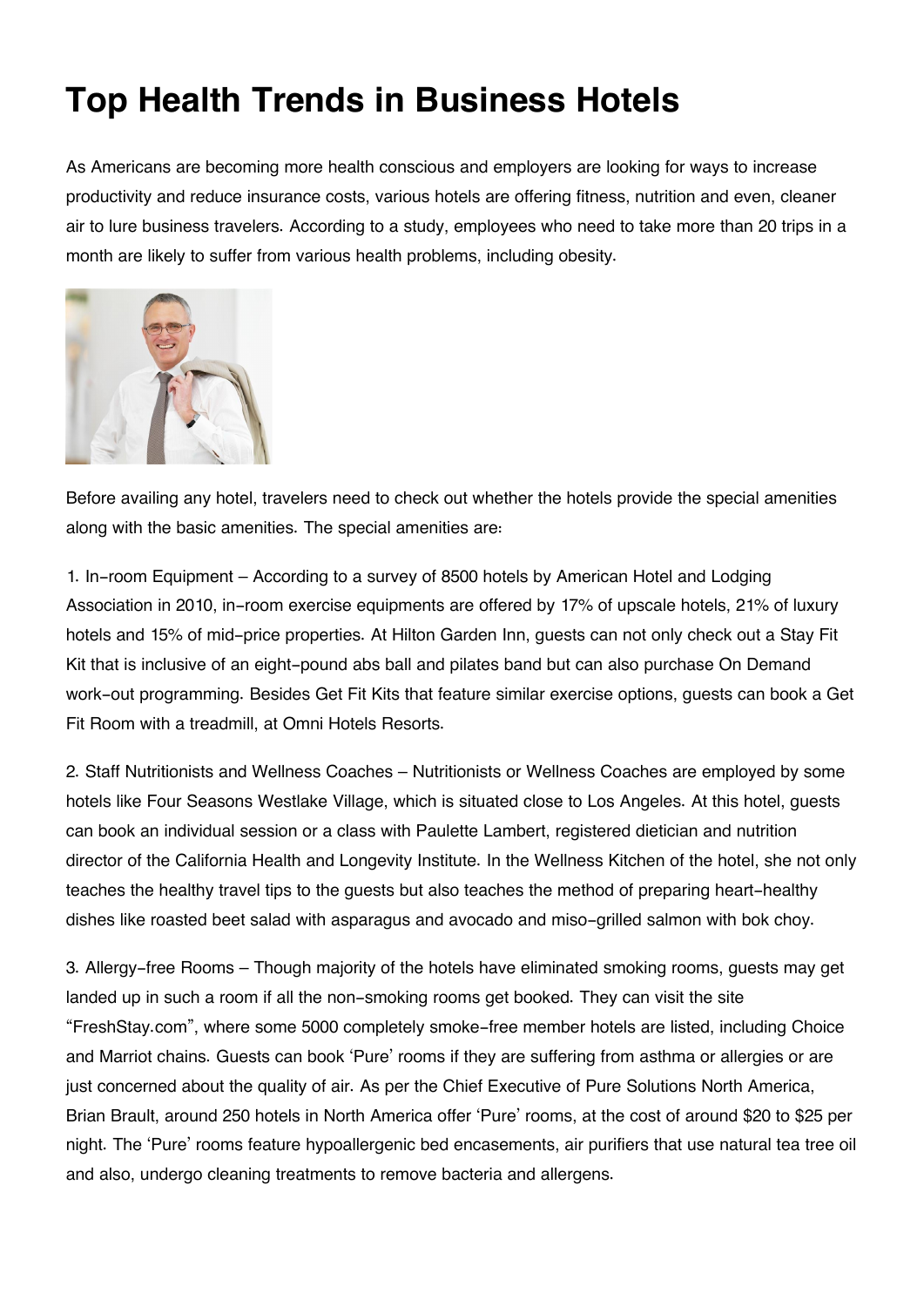

4. Organic, locally produced food – Besides low-fat and low-calorie food options, more locally produced, organic and natural ingredients are being incorporated by the hotels into their room-service and restaurant menus. Dishes with vegetables, meat and cheeses from nearby farms and sustainable wines are served by Destination Hotels and Resorts.

5. Smartphone apps – Some eight years ago, StayFit@Hyatt concierge service was introduced by Hyatt Hotels. The amenities for walkers and joggers are now becoming more high-tech. Joggers and walkers can now access a digital scan of the map on a smartphone or choose between palm-size route cards with detailed directions.

6. Healthy break-outs and team-building – According to Paulette Lambert, dietician and nutritionist, certain activities are provided by some hotels that help to extend corporate wellness programs beyond company doors. With exercise and intake of more nutritious food, employees can sleep better and wake up rejuvenated, thereby, turning out to be more productive. As per Lambert, her Wellness Kitchen classes are booked by event planners as elective programming during conferences, executive teambuilding sessions and as networking opportunities.



7. Paraben-free amenities – In 2008, the Destination Earth program was launched by Destination Hotels and Resorts. As per the Managing Director, George Fischer, the goal of the program was to standardize green practices like energy-efficient lighting and recycling, across its 37 upscale U.S. properties. The hotel also offered healthier options for the guests like paraben-free lotions, shampoos, conditioners and soaps. Parabens is a type of chemical that is often used as an antibacterial agent and preservative in personal-care products. It cannot only trigger skin allergies but is also found to mimic estrogen, which is capable of developing breast cancer.

These factors will surely help the business and pleasure travellers to take care of themselves in a much better way, than perhaps even at home. So, make sure when you avail a hotel, these features are there to give you a healthy and happy stay.